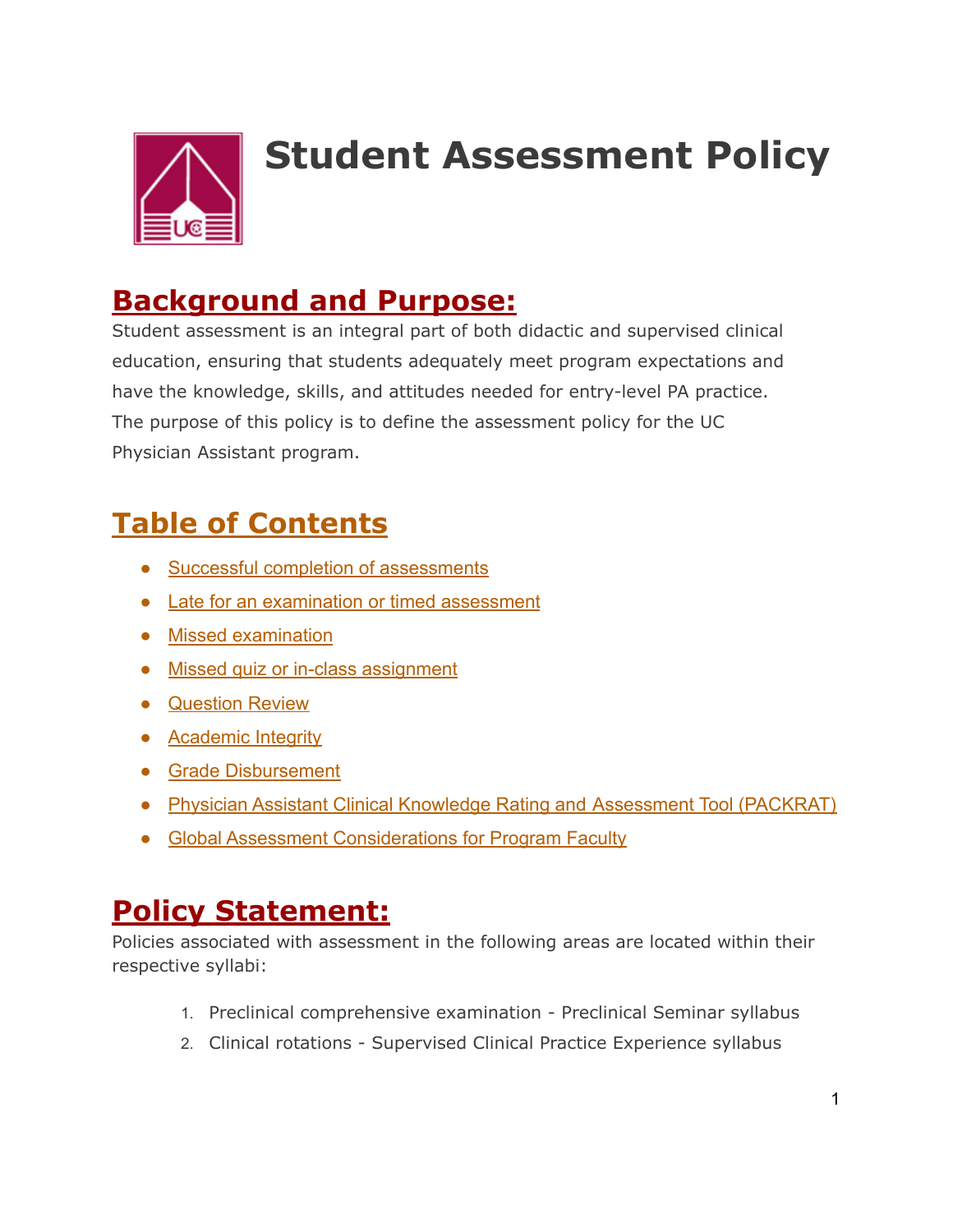3. Program Summative - Summative Seminar syllabus

#### Successful completion of assessments

- 1. Passing is defined as a score of 75% or greater for a formative examination. Failure to achieve a 75% will mandate remediation (refer to the Remediation section of the Academic Performance and Progression Policy)**.**
- 2. For skills assessments, the minimum passing score is determined by the course director. Requirements will be published in the course syllabus. Failure to pass a skills assessment will mandate remediation (refer to the Remediation section of the Academic Performance and Progression Policy).
- 3. When a score ends with 0.50% or higher, the score will be rounded up. If a score ends with 0.49% or lower, the score will be rounded down.

#### Late for an examination or timed assessment

- 1. Students are expected to arrive 10 minutes prior to the scheduled start time of an examination to set up laptop computers. Exams will begin on time.
- 2. Students arriving after an examination has begun will be allowed to take the examination, but no additional time beyond the scheduled conclusion of the examination will be allowed.
- 3. If a student arrives for an examination after another student has completed the examination, he/she will not be allowed to take the examination and therefore receives a score of zero (0).
- 4. Recurrent tardiness is considered unprofessional and may result in formal evaluation of a student's professionalism and remedial action.

#### Missed examination

1. In order to be eligible to make-up a missed examination, the absence must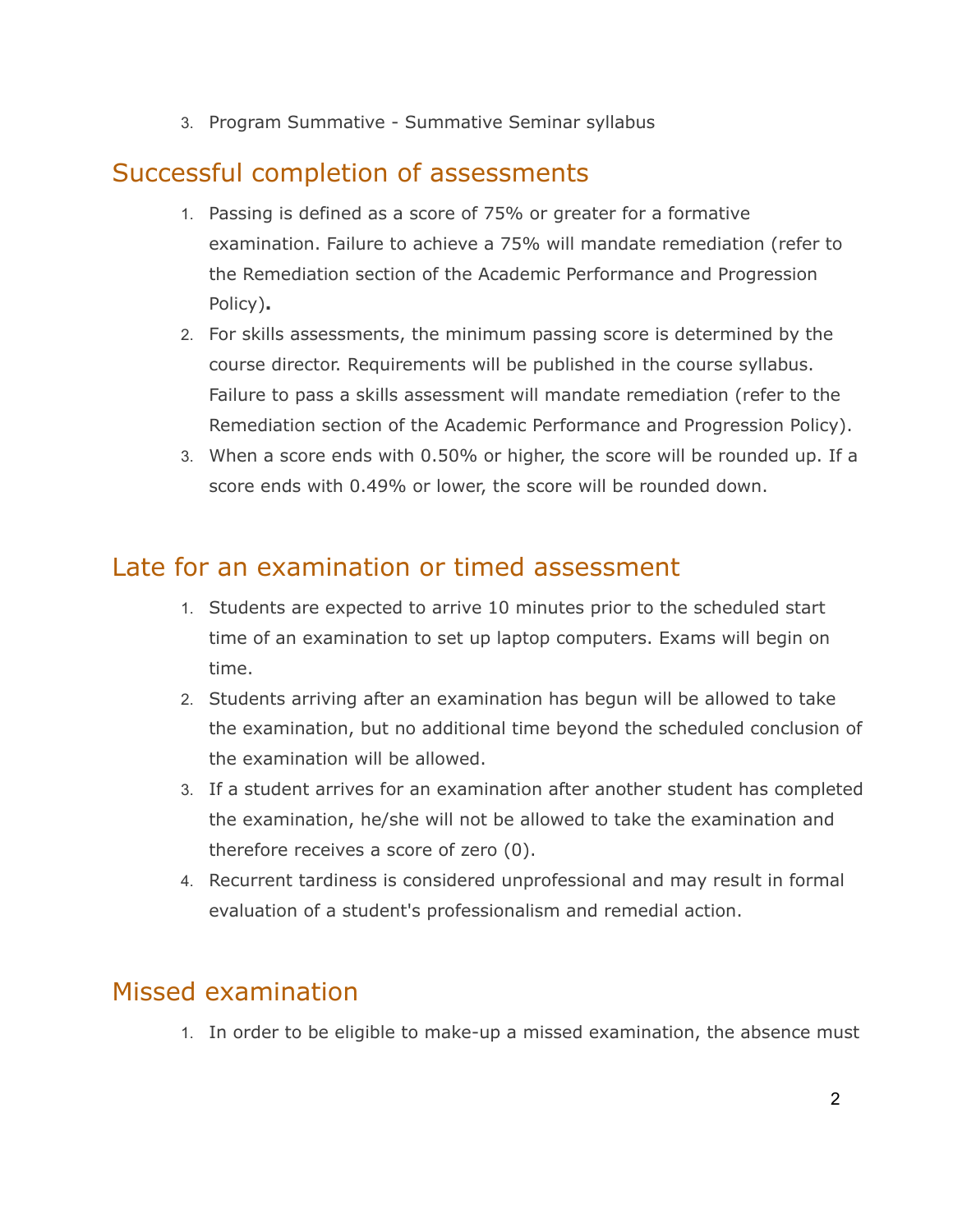be excused, as determined by the faculty (see Attendance Policy). Unexcused absence from an examination administration will result in a grade of zero (0) on that exam.

- 2. If the exam is determined by faculty to be excused, students must be prepared to take the exam on the day they return to classes, but will take the make-up exam when scheduled by the course director.
- 3. There will be no early examinations given. Special circumstances may be considered by the faculty.

#### Missed Quiz or In-Class Assignment

- 1. If a student has an excused absence (see Attendance Policy) and misses a quiz or in-class assignment, it may or may not be made up. This is at the discretion of the course director. Refer to course syllabi for specific course requirements.
- 2. If a student has an unexcused absence (see Attendance Policy) and misses a quiz or in-class assignment, he/she will not be permitted to make up the work and will receive a grade of zero (0) for that quiz/in-class assignment.

#### Question Review

1. For quizzes and exams that are administered via ExamSoft, students may electronically review the questions they missed, at the discretion of the faculty or course director. Electronic reviews will be offered at an announced date/time following the assessment through the ExamSoft/Examplify platform.

> a. Students are not permitted to review quiz or exam questions at a later date/time following the assessment, outside of the review offered via the ExamSoft platform.

b. Students will not be permitted to review questions that they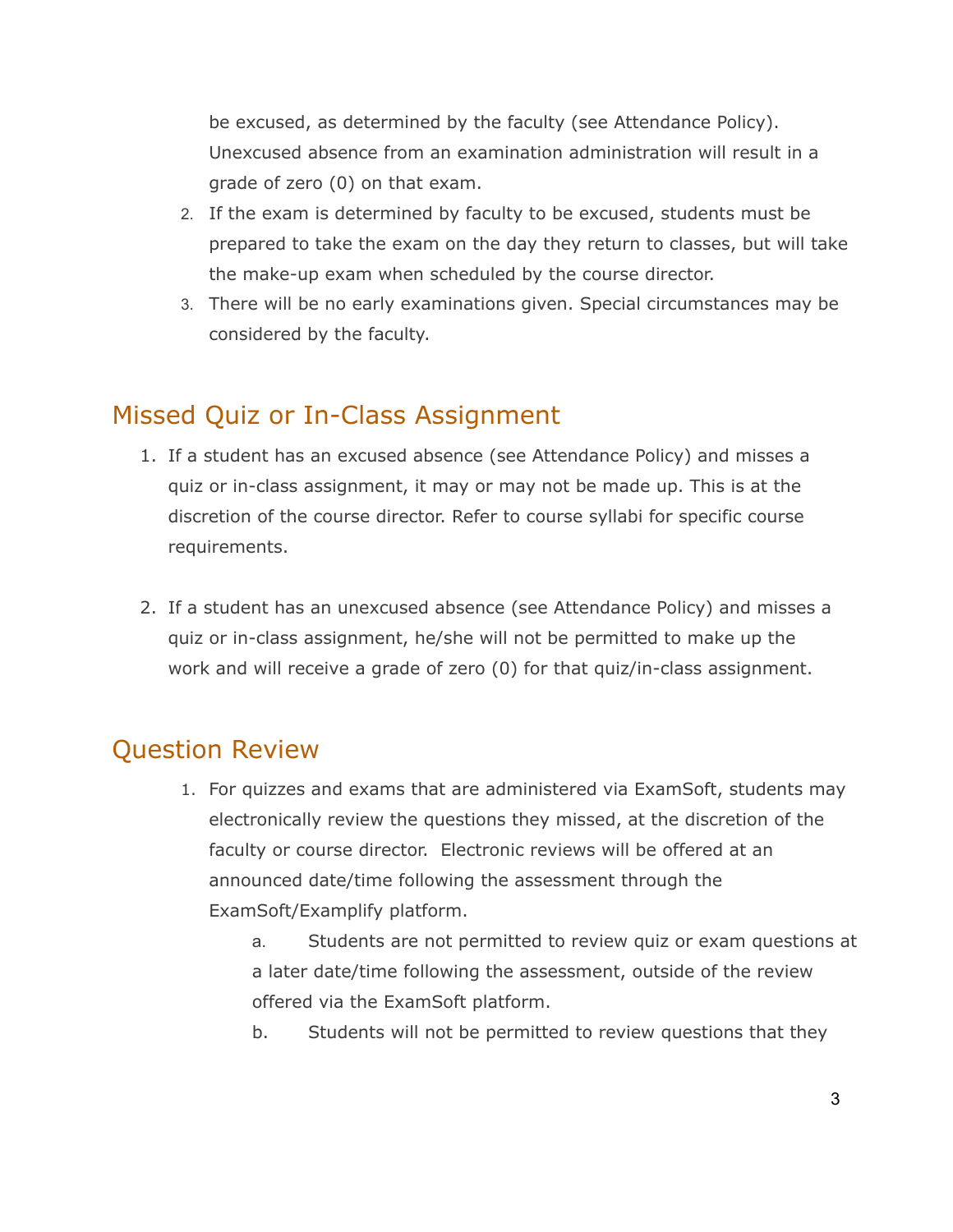answered correctly on the assessment.

- c. Students must be present in-seat to participate in question review sessions. Exceptions may be considered by the faculty on a case-by-case basis.
- 2. Students are prohibited from attempting to make any written, auditory, or photographic notes or create any other record of assessment items, including during the question review period.
- 3. For assessments not administered via ExamSoft (e.g. TBL activities, skills labs, and written assignments), it is at the discretion of the course director and/or instructional faculty whether or not to allow students access to these questions at a later date.

#### Academic Integrity

- 1. To maintain exam validity and academic integrity, students may not make inquiry about exam items or content during the administration of the examination or assessment.
- 2. If problems related to exam administration are encountered, the examination proctor should be notified immediately.
- 3. Students are not permitted to discuss, record, or attempt to recreate exam content.
- 4. Students must leave all personal items either in their locker or at the front of the classroom during the exam.
- 5. During an examination, students may not have, at their desk or on their persons: caps or hats, written material of any kind, or any electronic devices, unless approved by faculty.
- 6. At the beginning of the exam, students will be provided with a white board that may be used during the exam. This must be erased and verified by faculty before leaving the classroom.
- 7. When an exam is given electronically, no other windows may be open simultaneously. The testing screen must be fully maximized.
- 8. Smart watches are not permitted to be worn during assessments.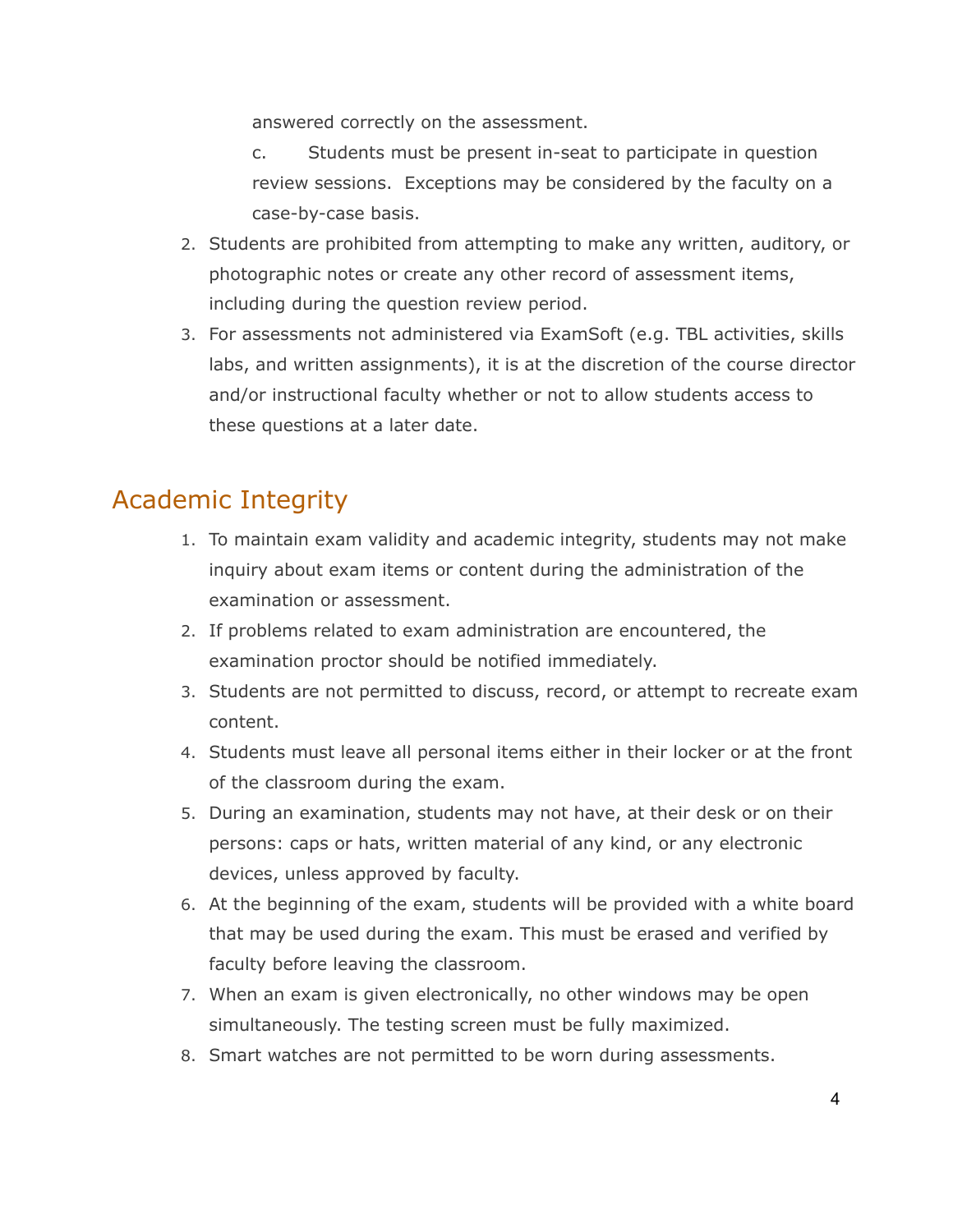- 9. Students are required to purchase a laptop privacy screen to use when taking assessments.
- 10.The program will provide ear plugs as needed. Should the student prefer to wear headphones, the headphones must be noise cancellation only, without bluetooth capabilities.
- 11.Students who must leave the room during an exam must leave their exam material and all personal items in the exam room.
- 12.Once a student completes their examination, they must receive acknowledgement from the proctor that their exam has successfully uploaded. Once leaving the classroom they are not permitted to reenter the classroom until all exam takers are finished.
- 13.Refer to the UC Student Handbook's Academic Integrity Policy.
- 14.When examinations are being administered remotely, students will be proctored by a UC PA Faculty via a virtual platform. Students are required to install the application on a smartphone or tablet for proctoring purposes. On the day of the exam, the student must join the set meeting with that device 10 minutes prior to the scheduled exam start time, sharing video and audio. The device will then need to be set up in a manner that will allow the faculty proctor to view the entire work/test station and student. Video and audio must remain on for the duration of the exam. All other test taking policies and procedures remain the same.

#### Physician Assistant Clinical Knowledge Rating and Assessment Tool (PACKRAT)

- 1. As a tool for student self-assessment and program assessment, each student is required to take the PACKRAT two times during the program. The examinations will be given:
	- Upon completion of the didactic curriculum.
	- During the last semester of the program.
- 2. There are no minimum performance requirements associated with the PACKRAT; students should use their performance to identify